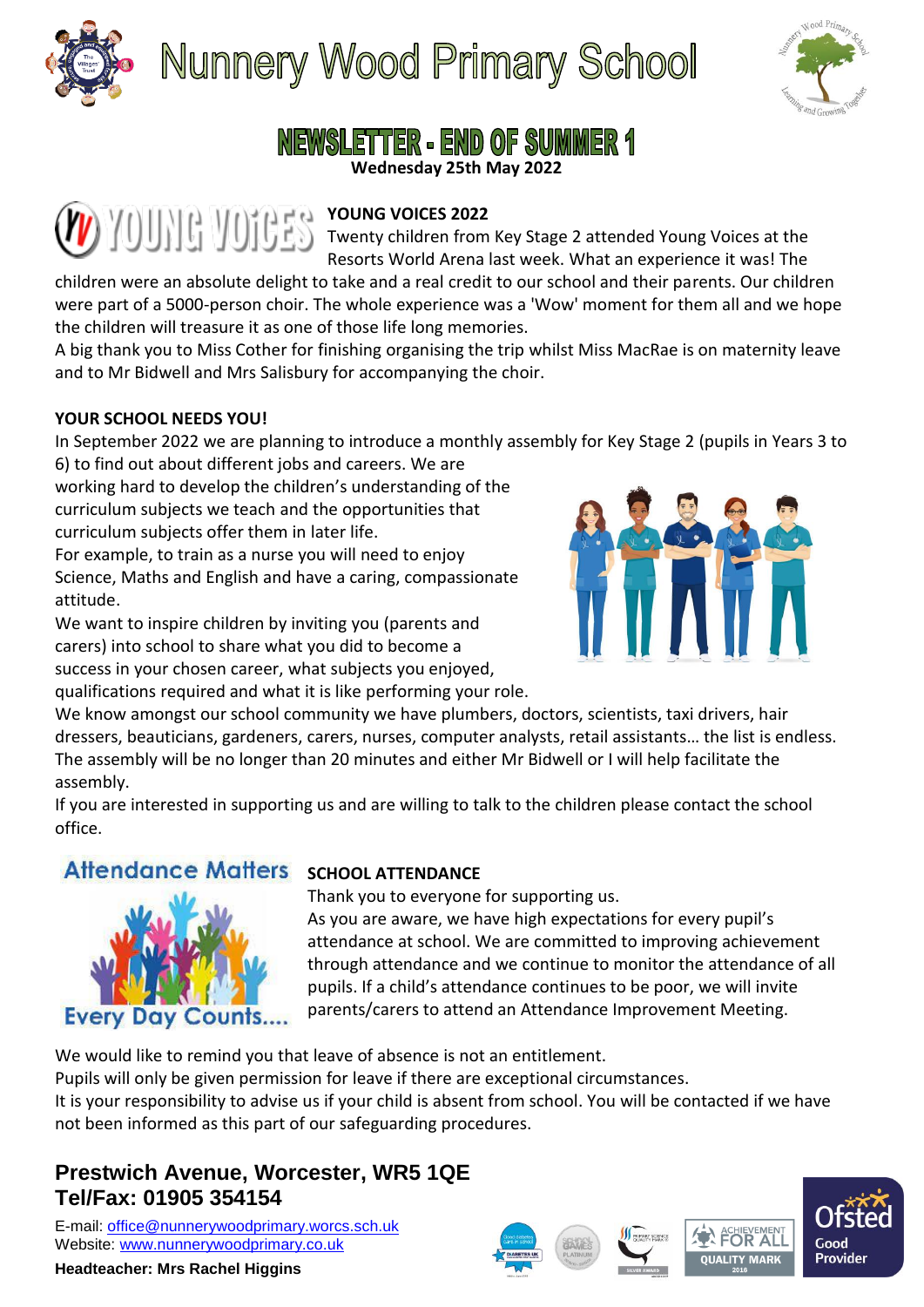

# **Nunnery Wood Primary School**



Over the last half-term, whilst we attendance has improved, there are far too many children arriving late to school. We appreciate that there will sometimes be exceptional circumstances but it is essential that children are on time as it impacts on their learning. Please ensure that your child/children arrives on time.



#### **QUEEN'S PLATINUM JUBILEE ON THURSDAY 26th MAY**

The children will be involved in activities all this week linked to the jubilee. We would like to invite you, as parents/carers, to join us for afternoon tea celebrations at 2.30 pm on the school field. We are delighted to inform you that our choir will entertain us with a couple of songs they sang at the Young Voices event.

Please enter the school by the office. Tea and coffee will be available in

the school hall, as well as a limited amount of cakes, in exchange for donations. The children will return to their classrooms at 3.00 pm and parents will be free to collect their child via their normal classrooms. Fingers crossed the weather will be kind to us.

#### **TRIPS**

There are a number of exciting trips and opportunities planned over the next half term for children in a range of year groups. In order to run the trips, it is important that we have a good adult to child ratio. If your child is going on a trip and you are able to support by attending and accompanying the group please contact your child's class teacher when you receive the trip information.

#### **SCHOOL UNIFORM**

We believe that school uniform helps to create a sense of community within our school. Please ensure that your child attends school appropriately dressed. We ask that parents ensure all items are clearly named.

Our school uniform consists of the following items:

- Sweatshirts/cardigans in the school colour (bottle green) with or without the school logo.
- White shirts or polo shirts may be worn underneath the sweatshirts or on their own in warmer weather.
- Black or grey skirts, pinafores, trousers or shorts. In warmer weather, dark green striped or checked dresses are an acceptable option. Skirts should be appropriate length for school.
- Sensible black shoes with either white, green or black socks or tights are acceptable. The wearing of trainers or pumps is discouraged. We discourage the wearing of shoes with heels of a height that may compromise children's safety on the playground, and may decide to ask a child to change into their P.E. pumps or stay off the playground if these are worn to school.
- P.E. uniform consists of a white T shirt and black or navy shorts, with a pair of black slip on pumps for certain activities. For safety reasons, we ask that T shirts are long enough to tuck into shorts and that shorts are not too baggy. Children also need outdoor P.E. kit – trainers rather than pumps, plus jogging bottoms and a sweatshirt or a tracksuit. All children must have a P.E. bag in which to keep their kit.

If for any reason your child has to attend school with trainers or the wrong uniform due to unforeseen circumstance, please write a note to the class teacher, stating the reason. A child not wearing the appropriate school uniform should only be for short-term measure. We are here to help and support.

## **Prestwich Avenue, Worcester, WR5 1QE Tel/Fax: 01905 354154**

E-mail: [office@nunnerywoodprimary.worcs.sch.uk](mailto:office@nunnerywoodprimary.worcs.sch.uk) Website: [www.nunnerywoodprimary.co.uk](http://www.nunnerywoodprimary.worcs.sch.uk/)

**Headteacher: Mrs Rachel Higgins**